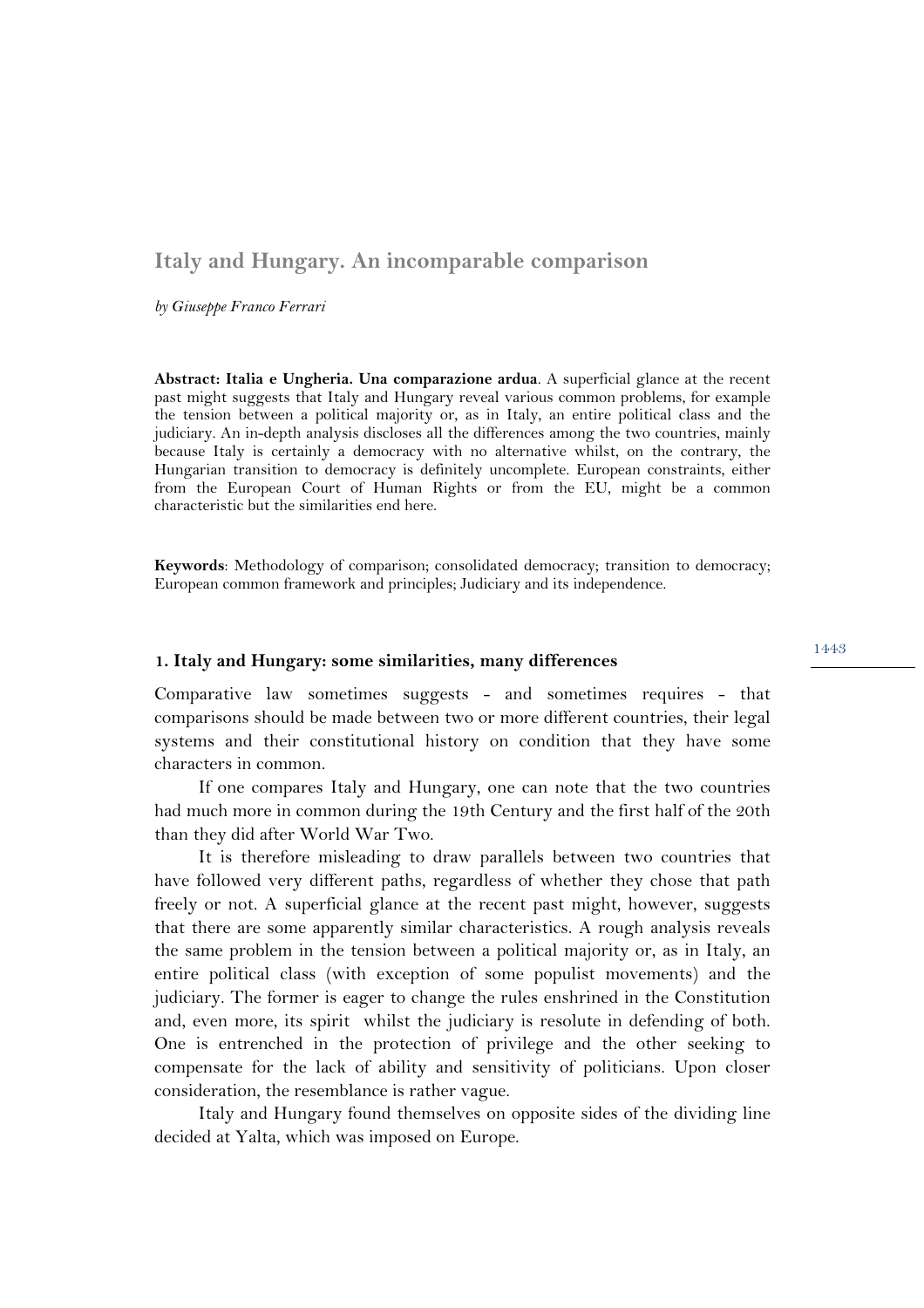#### **2. Italy: a democracy without an alternative**

In Italy, the "blocked government" and the "*conventio ad excludendum*"1 against the Communist Party were the very conditions for protecting and expanding democracy at the beginning of the post-Fascist era. The Italian Communist party was, by far, the largest party in Europe<sup>2</sup> and in any other Western country, and had more members, for instance, than its French counterpart. Many combatants in the civil war from Communist units never really laid down their arms and vengeance was taken against former Fascists all over Northern Italy up to 1948. For about ten years after 1945, serious fears of new outbursts were shared by Anglo-American observers and Italian politicians.

Furthermore, the country had been completely destroyed after three years of fighting and any economic recovery would have been impossible without American help, which took the form of the Marshall plan. A full recovery, along with an economic boom lasted until 1968 and needed strong state support, above all, in the poor Southern regions and the islands. The enduring presence of public bodies in various sectors of the national economy may have helped to create a servile attitude towards governmental parties, which was superimposed on some degree of sycophantic temperament. This was mainly felt in the South where it was a relic of centuries of foreign domination and the presence of the feeble State. This favoured distorted social relations.

The implementation of the Constitution itself was partially delayed: Title V of Part II on the creation of the Regions and Article 75 on popular referenda. Constitutional law scholars spoke of a "frozen democracy" and of "majority filibustering"3. The Catholic Church was able to influence national policies and to permeate vast areas of popular culture, up to 1974, when the first referendum on the law introducing divorce was held. Alcide De Gasperi, the Christian Democrat Premier between 1948 and 1954, had to make considerable efforts to limit the Vatican's influence on government and to keep the right wing of the ecclesiastical hierarchies in check. It is well known that De Gasperi was refused a private hearing by Pope Pius XII despite being a fervent Catholic.<sup>4</sup>

However, industry was reconstructed and the country started to grow rapidly. From 1954 to 1964, both the gross national product and average income per head almost doubled, although more than 8 million people still worked in the agricultural sector. National productivity grew by around 84% over the same

1444

 $\overline{a}$ 

<sup>1</sup> L. Elia, *La forma di governo dell'Italia repubblicana*, in P. Farneti (ed.), *Il sistema politico italiano*, Bologna, 1973, 331: this formula described a kind of tacit agreement according to which the Communist Party, due to international circumstances, was doomed to an opposition role, while the Christian Democrats were "obliged" to govern.

<sup>2</sup> A description of its electoral success in provided in M. S. Piretti, *Le elezioni politiche in Italia dal 1848 a oggi*, Bologna, 1995, App. 2. 3 See e.g. M. Cotta, *Classe politica e Parlamento in Italia, 1946-1976,* Bologna, 1979, 5 ff.; C.

Chimenti, *La democrazia bloccata fra alternanza e consociazione*, in *Parlamento*, 1982, issue 1-2, 50; S. Cassese, *La riforma costituzionale in Italia*, in *Riv. trim. dir. pubbl.*, issue 4, 889 ff.; E.

Cheli, *La forma di governo italiana nella prospettiva storica*, in *Rass. Parl.*, 1998, 294 ff.; 4 And despite his daughter having taken perpetual votes: see e.g. A. Riccardi, *Pio XII e Alcide De Gasperi, Una storia segreta*, Rome-Bari, 2003.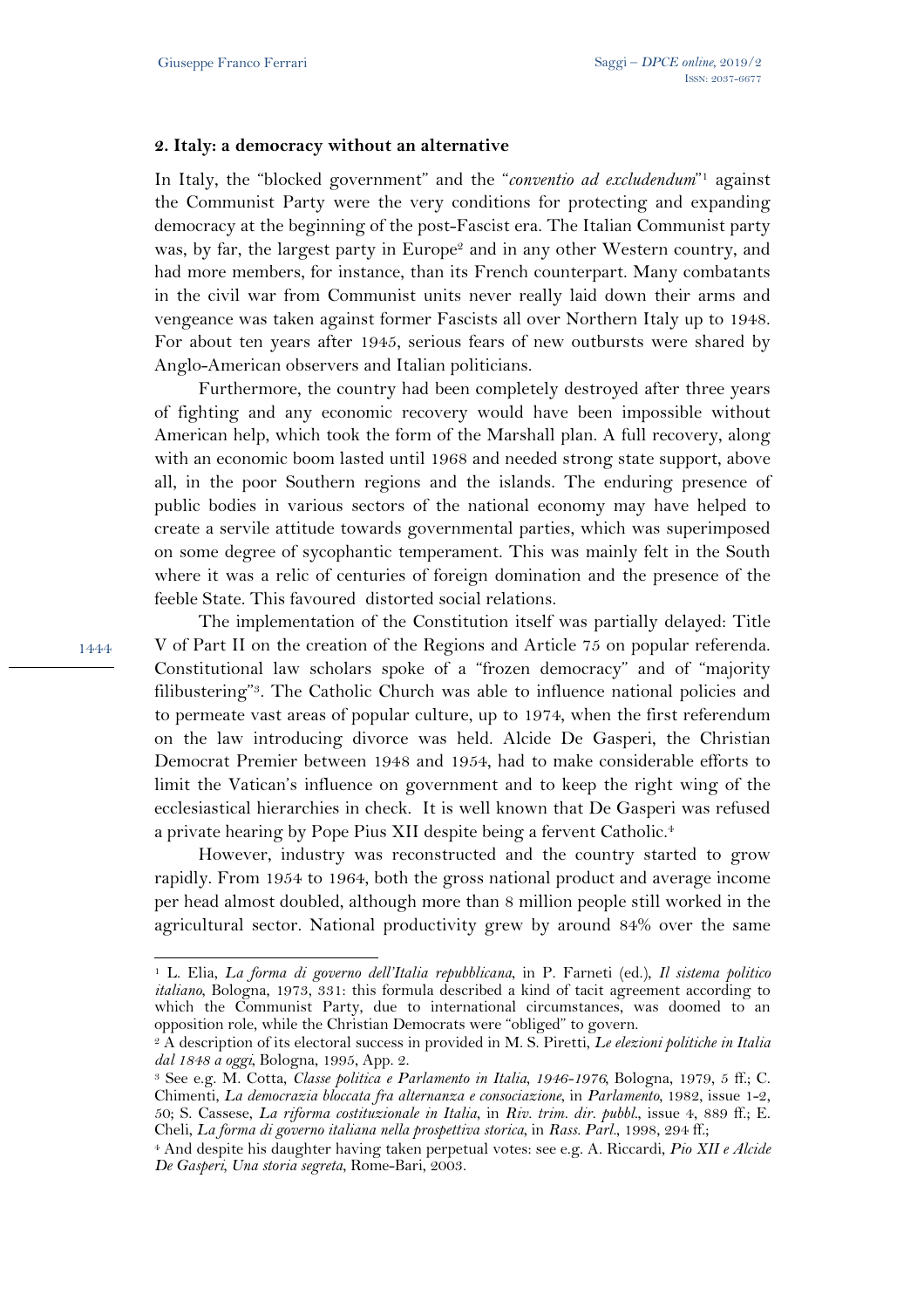period. Massive internal migrations towards the North spurred on the industrialisation of the country. Last, but not least, Italy was one of the promoters of the European Communities in the 1950s, accounting for 12% of European industrial production and with an unemployment rate of 3% in 1962. A good national health service was created in 1978, which expanding existing services. A welfare system was founded on the basis of an institutionalredistributive model,<sup>5</sup> albeit with many defects in terms of patronage and inefficiency. Italy moved from the condition of an underdeveloped, almost totally destroyed country to that of a modern nation during the first fifteen years of Christian Democrat dominance and centrist governments. However, this was not immune from income and regional inequalities, pockets of backwardness and cultural limitations. Some reforms may have been conceived of and implemented by the Christian Democratic leadership group not only as a result of a genuine democratic inspiration but also were attempts to isolate the opposition Left and to neutralise its political demands. Nevertheless, the economic results were impressive and unparalleled in Western Europe.

However, the absence of any alternative government was clearly due to the enduring strength of the Communist party, which reached two million members in 1956 and won between six and twelve million votes in various elections. Its level of mobilisation remained high and included its own dedicated and faithful press, the capacity to attract the sympathy of many intellectuals, strong support from the trade unions and control of cultural circles. Even the Hungarian revolution of 1956 did not give the Communist leadership cause to question the Party. Togliatti declared that the success of the uprising could only have ended up in a reactionary restoration<sup>6</sup>, just as in 1953 he had inspired the front page of L'Unità, the official newspaper of the Communist Party, commenting on Stalin's death as "The death of the man who did most for the liberation of mankind". Only one small group of intellectuals signed a manifesto, stressing the anger of the Hungarian working class, its love for freedom and its wish to work towards a different kind of Socialism. Out of the leadership, only Antonio Giolitti left the party for the Socialist area, followed by a few intellectuals such as Vezio Crisafulli and Luciano Cafagna. The number of members dropped dramatically by around one million, although the number of votes increased slightly from 1953 to 1958, when the Hungarian tragedy had been almost forgotten. On the other hand, the Socialist Party started its process of separation from the Communist allies and from the "frontist" array. On 6th November 1956, Socialist Party Secretary Pietro Nenni gave a strong speech against the Soviet Union in the Chamber of Deputies, announcing the return of the Stalin prize.7

 $\overline{a}$ <sup>5</sup> According to the classification offered by P. Flora, A.J. Heidenheimer, *The Development of* 

*Welfare States in Europe and America*, New Brunswick, N.J., 1981. 6 *Sui fatti d'Ungheria*, in *L'Unità*, October 30, 1956, quoted in G. Crainz, *Storia della* 

*Repubblica. L'Italia dalla liberazione ad oggi*, Rome, 2016, 76. 7 The facts are analytically described by S. Lanaro, *Storia dell'Italia repubblicana. Dalla fine della guerra agli anni novanta*, Padua, 1992, 219 ff.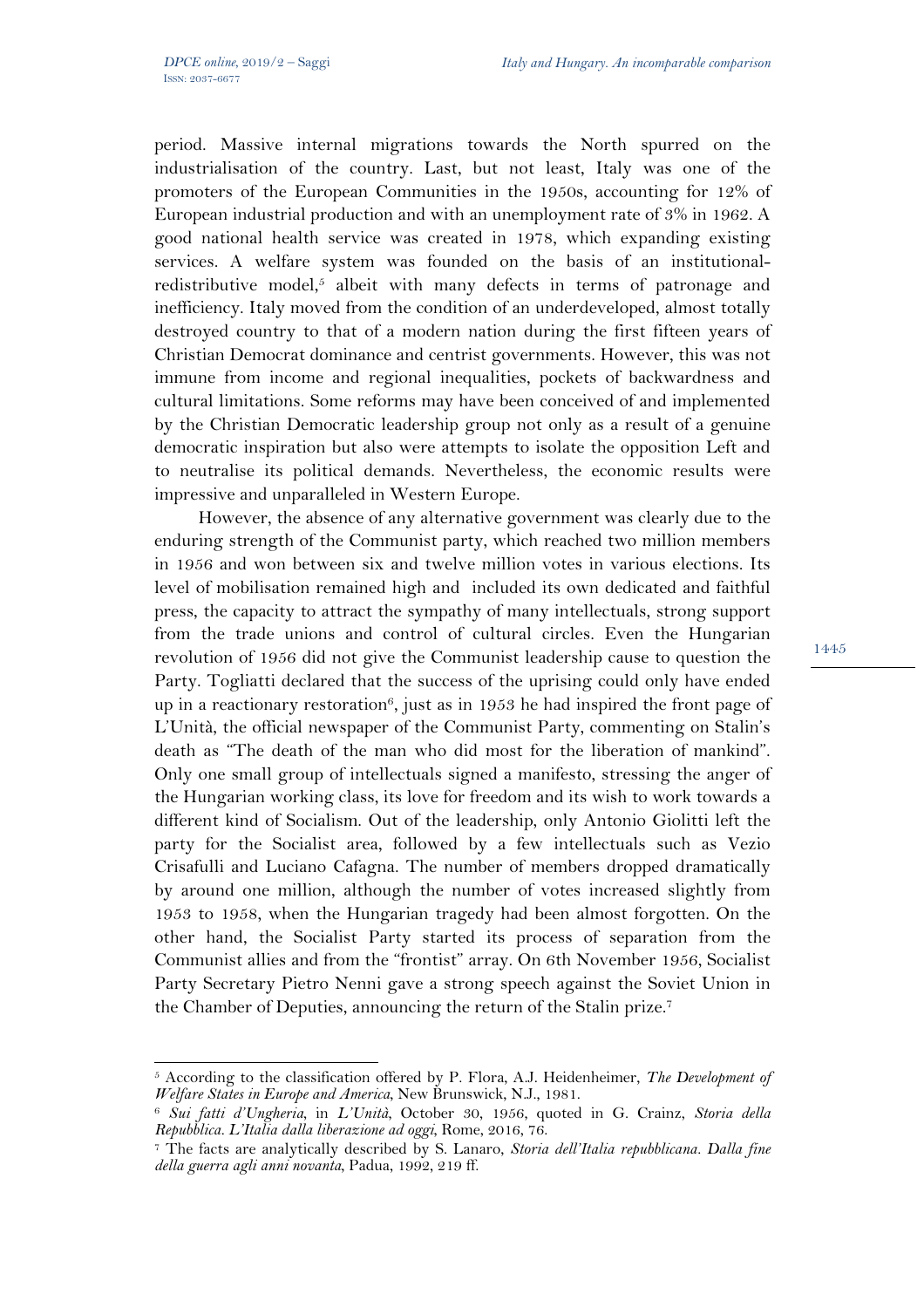It must be added that the Communist Party was able, at least before 1956 but also later, to attract the sympathy of several intellectuals, absent a genuine liberal culture not amenable to the Christian democrats nor represented by the other government parties. Such a fatal attraction was so strong as to draw harsh criticism from the Communist press of all manifestations of modern art and literature,<sup>8</sup> from Gide to Picasso, from Chaplin to Camus, in terms that were not overly different from the Nazi definition of "degenerated arts". The only way to explain the success of such a reactionary culture is by the absence of any intermediate space between the pervasive Catholic Church and the opposing Marxist circles and associations. The only way out was to refer to foreign culture, above all, English-speaking countries.9 A very small number of highlevel intellectuals, such as Norberto Bobbio, realised that this kind of struggle was unacceptable and needed to be checked in the light of critical reason.10

Centrist and, after 1963, centre-left governments were able to promote and steer the recovery of Italy from the initial condition of complete destruction and to return it to the international community on an equal footing; to open its economy up to international trade and the free movement of goods and services around Europe and to help Italian culture to reach pre-eminence throughout the arts.11 This came with the obvious price of some problems on several levels. The Communist-inspired trade unions encountered some difficulty in establishing themselves and their members' careers were sometimes adversely affected in some industries, until "Statute of Workers" was approved in 1970. The Catholic Church was overwhelmingly present until the end of the  $1960s^{12}$  and the party holding the relative majority may have drawn some benefit from this tradition. Public radio and television were managed in such a way as to be fully open to the representation of political viewpoints different from those of the governing majority, although pluralism was subject to some limitations. The expansion of the economy was probably uneven, both geographically and socially. Clientelism and job-hunting under party shelter may have been more important than merit or ideology13 and the dominance of parties in all areas of social life was overwhelming<sup>14</sup> and finally a form of bargaining pluralism became the rule.<sup>15</sup>

1446

l

<sup>8</sup> See e.g. R. Guarini, G. Saltini, *I primi della classe. Il "culturalcomunismo" dal 1944 al 1964:*  un'antologia per ricordare, Milan, 1978.<br><sup>9</sup> See S. Lanaro, *L'Italia nuova. Identità e sviluppo 1861-1988*, Turin, 1988, 174 ff.<br><sup>10</sup> N. Bobbio, *Politica e cultura*, Turin, 1955.<br><sup>11</sup> The most optimistic interpretation o

LaPalombara, *Democracy*, *Italian Style*, New Haven, Conn., 1987.<br><sup>12</sup> This is the interpretation of P. Allum, *Italy: Republic without Government*, London, 1973.<br><sup>13</sup> The expression dates back to Sir L. Namier, *The Stru George III*, London, 1929, and is used with reference to Italy both by P. Allum, *Italy, Republic without Government*, cit., and M. Gilbert, *Il Governo e la politica dell'Italia repubblicana*, in S. Woolf (ed.), *L'Italia repubblicana vista da fuori*, *(1945-2000)*, Bologna, 2007, 85, 107 ff.; see also J. LaPalombara, *La clientele come canale di pressione*, in P. Farneti (ed.), *Il Sistema politico italiano*, cit., 147.

<sup>14</sup> See G. Pasquino, *La partitocrazia*, in Id., *La politica italiana. Dizionario critico 1945-95*, Rome- Bari, 1995, 341 ff.

<sup>15</sup> This is the title of the book by D. Hine, *Governing Italy: The Politics of Bargained Pluralism*, Oxford, 1993.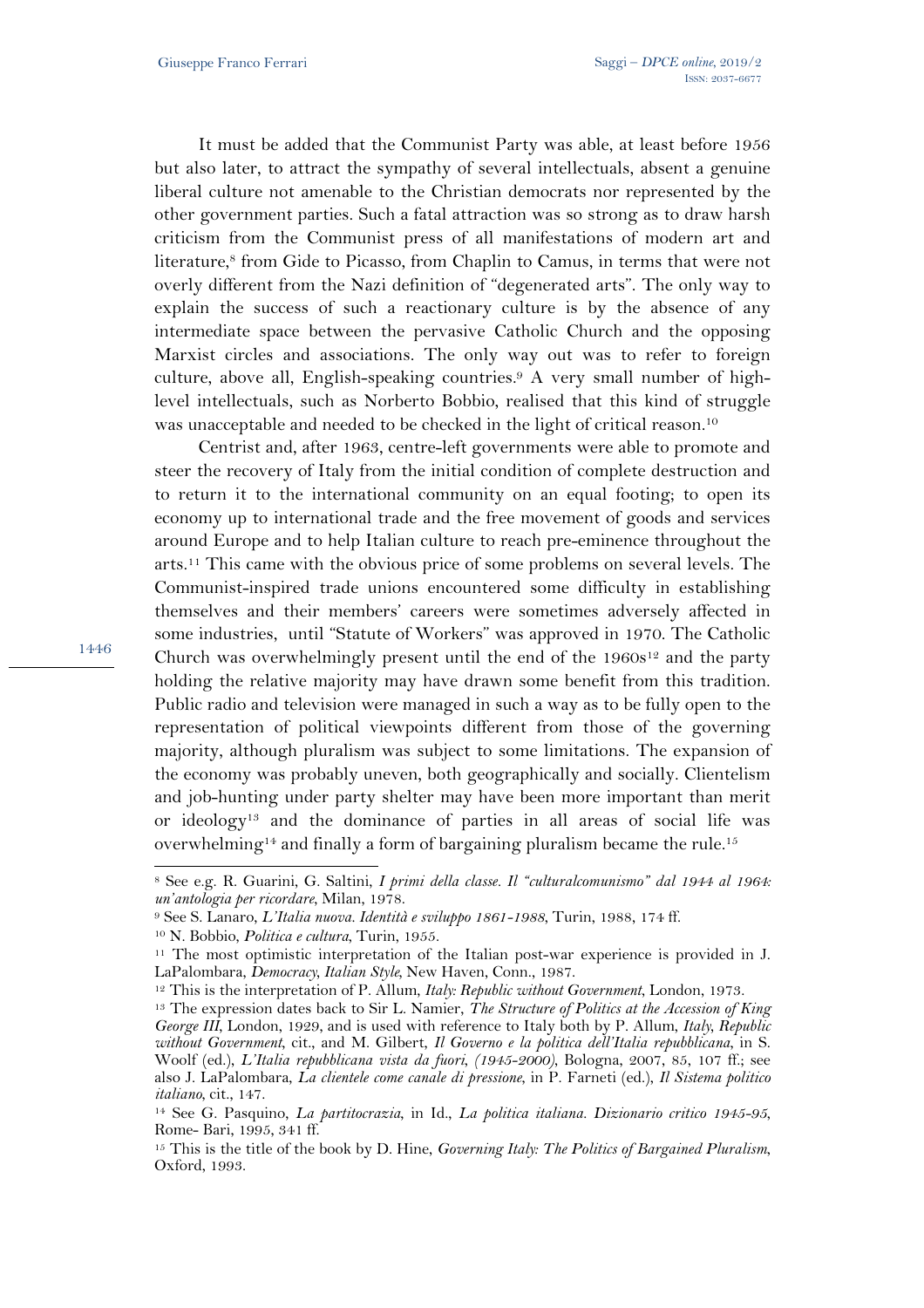It is however hard to say whether the exacerbation of Cold War conditions, the blocked government and exclusion of substantial changes in the composition of political majorities depended on governing parties or on the stubbornness of the principal minority party in sticking to the diktats of the Third International and the Soviet Union, expressing only a few timid signs of dissent, at least until 1968 and the Prague Spring, on its incapacity of showing a moderate, social democratic face and of elaborating a genuine reformist program. Togliatti's "Italian path to socialism" did not have any real meaning, while Berlinguer's "historical compromise" may have incorporated a measure of hypocrisy. Foreign commentators spoke of the self-destructive attitude16 of the Communist Party and it was unprepared for the fall of the Berlin wall.

The Communist Party was essentially funded by the Soviet Union until the end of the 1980s, which distorted fair competition between parties and forced the other parties to look for other sources of funding, some of which were illegal. Reliable sources<sup>17</sup> have estimated that around seven billion U.S. dollars were received by the Party between 1950 and 1987 from the Soviet Union and other Communist States in form of direct payments and percentages on commercial deals concluded between the Italian cooperative movement and those States. This flow of money helped the Communists to build up and maintain a powerful organisation of around five thousand employees, including party club officials and press workers. This peculiar financial system eventually aroused suspicions but was never unmasked. However, when the "clean hands" scandal swept away the governing parties in 1992, the Communist structure emerged almost unscathed and engaged with the uneasy and uncompleted task of ideological transformation with the aim of transforming itself into a modern Social Democratic party of government.

Centripetal pluralism<sup>18</sup>, according to authoritative political scientists, describes the evolution of the Italian party system up until the end of Cold War was imposed both by international and domestic factors – the nature of the opposition was a key element within a peculiar political process. Moreover, it must be remembered that the Italian path to democracy was able to preserve peace and constitutional order without resorting to constitutional clauses e.g., Article 19 of the German Basic Law, which excluded anti-systemic parties and movements from all democratic dialogue for the sake of upholding liberaldemocratic principles in a border area of Western Europe. It is probably true that the size of the Communist Party and the role displayed by its partisan groups during the Civil War would have prevented the introduction of similar clauses into the Italian Constitution. Yet, it was a tall order to bring Italy to the

 $\overline{a}$ 

<sup>16</sup> See again J. LaPalombara, *Democracy, Italian Style*, cit., 17 See e.g. V. Riva, *Oro da Mosca*, Milan, 1999. 18 This is the formula identified by P. Farneti, *Il Sistema dei partiti in Italia 1946-1979*, Bologna, 1983, and successive editions. For an opposing interpretation of the Italian party system, see G. Galli, *Il bipartitismo imperfetto: comunisti e democristiani in Italia*, in P. Farneti (ed.), *Il sistema politico italiano*, cit., 261 ff. and G. Sartori, *Bipartitismo imperfetto o pluralismo polarizzato?*, *ibidem*, 287 ff.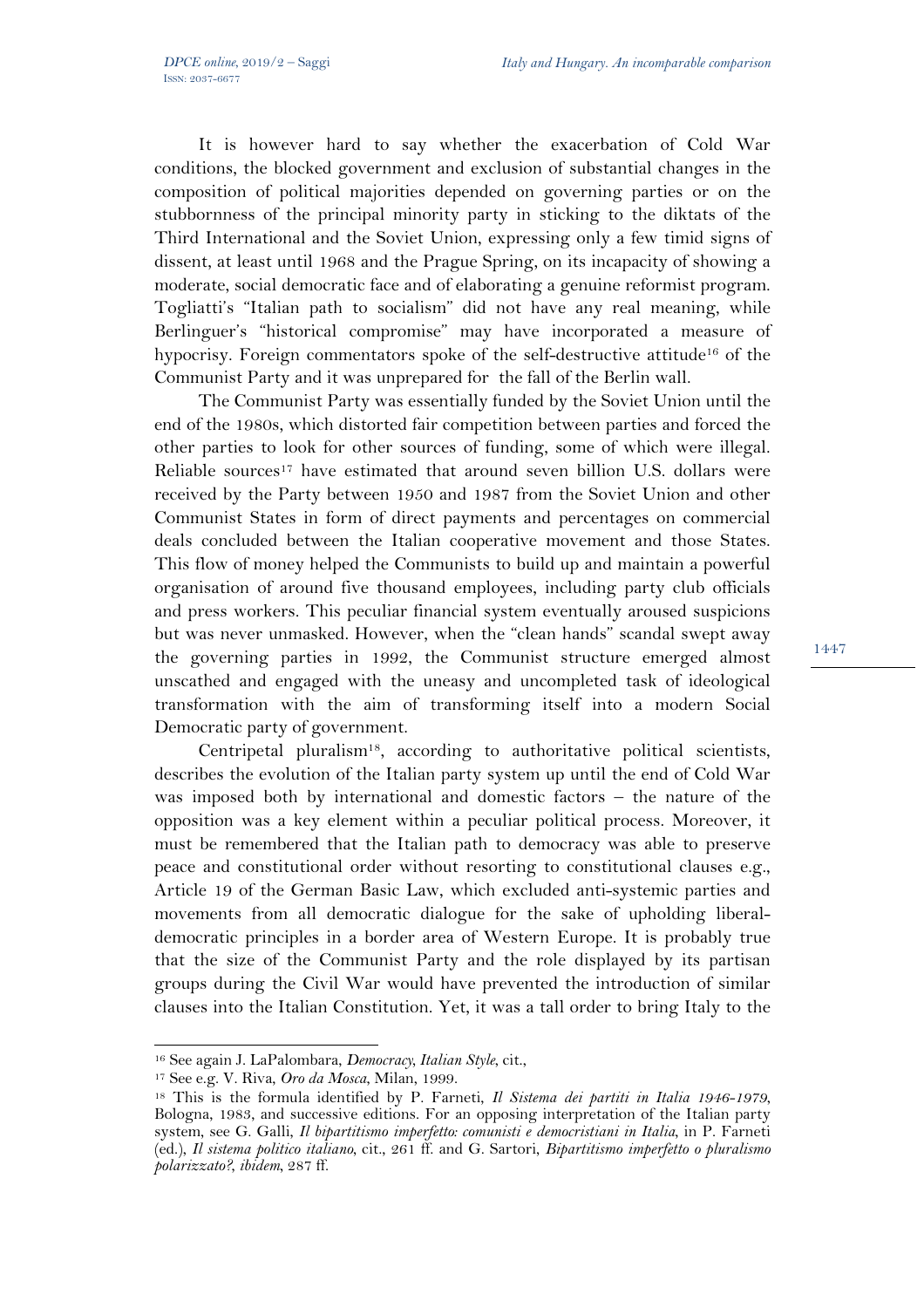forefront of the international community while dragging along the ballast of the largest anti-systemic forces in the West. Such an effort however had cultural and social costs.

There are good reasons for an honest and disillusioned observer not to interpret Italian political and constitutional history after World War II as a process of increasing liberation from conservative forces, spurred on by the use of referendums and the war on corruption declared by the Judiciary in 1992. This interpretation19 distorts the real course of events and the considerable efforts made by the entire country in achieving economic progress, cultural improvement and social solidarity, whilst overcoming a number of hurdles. Living under a dictatorship imposed by a superpower capable of smothering any revolt in blood would have been and actually was, quite a different story.

### **3. The "Second" Republic: Mafia, politicians and judges**

Similar considerations must be made in relation to recent history after 1989, or rather after 1992, year of the Mafia slaughters. In Italy there has been no real constitutional clash between the Court on the one side and Parliament or the political class on the other, let alone a judicial struggle against Mafia organisations which has been hampered by politicians.

It is absolutely true that the end of full proportional representation did not result in a genuine two-party system and it has never been possible to reach a consensus on constitutional reform, even when the development of EU law made this necessary. It is also true that Mafiosi tend to worm their way into party organisations, with a preference for those whose position in power appears to be stable and lasting, just like organised crime over the world. It is likely that the fresh outburst of Mafia violence against politicians and judges in the 1990s may have been triggered by the progressive turning of the screws against Mafiosi, both in terms of repressive legislation and conditions of incarceration.20 That does not mean that previous agreements between the Mafia and ministers, mainly Christian Democrats, implied any preferential treatment. The existence of such an agreement has never been proven and it is unlikely that national politicians ever had any relationships with Mafia organisations. Describing Italian history as a Mafia novel, or as a story of secret covenants and commitments taken by national politicians with organised crime is absolutely misleading and is offensive to the efforts of at least two generations of honest administrators, who were able to rescue the Italian economy and society from a condition of poverty, destruction and heightened cultural conflict and to prevent the country from leaving the Western bloc and experiencing long decades of "Real Socialist" dictatorship. This is not tantamount to an assertion of perfection – the limits of reconstruction are still apparent to public opinion, in cold

1448

l

<sup>19</sup> Proposed, amongst the others, by A. Antonuzzo, G. Vosa, *Changing the Constitution to Overrule the Court: comparative notes from Hungary and Italy*, unpublished paper.

<sup>20</sup> See e.g. A. Bolzoni, *La mafia dopo le stragi: cosa è oggi e come è cambiata*, Milano 2018.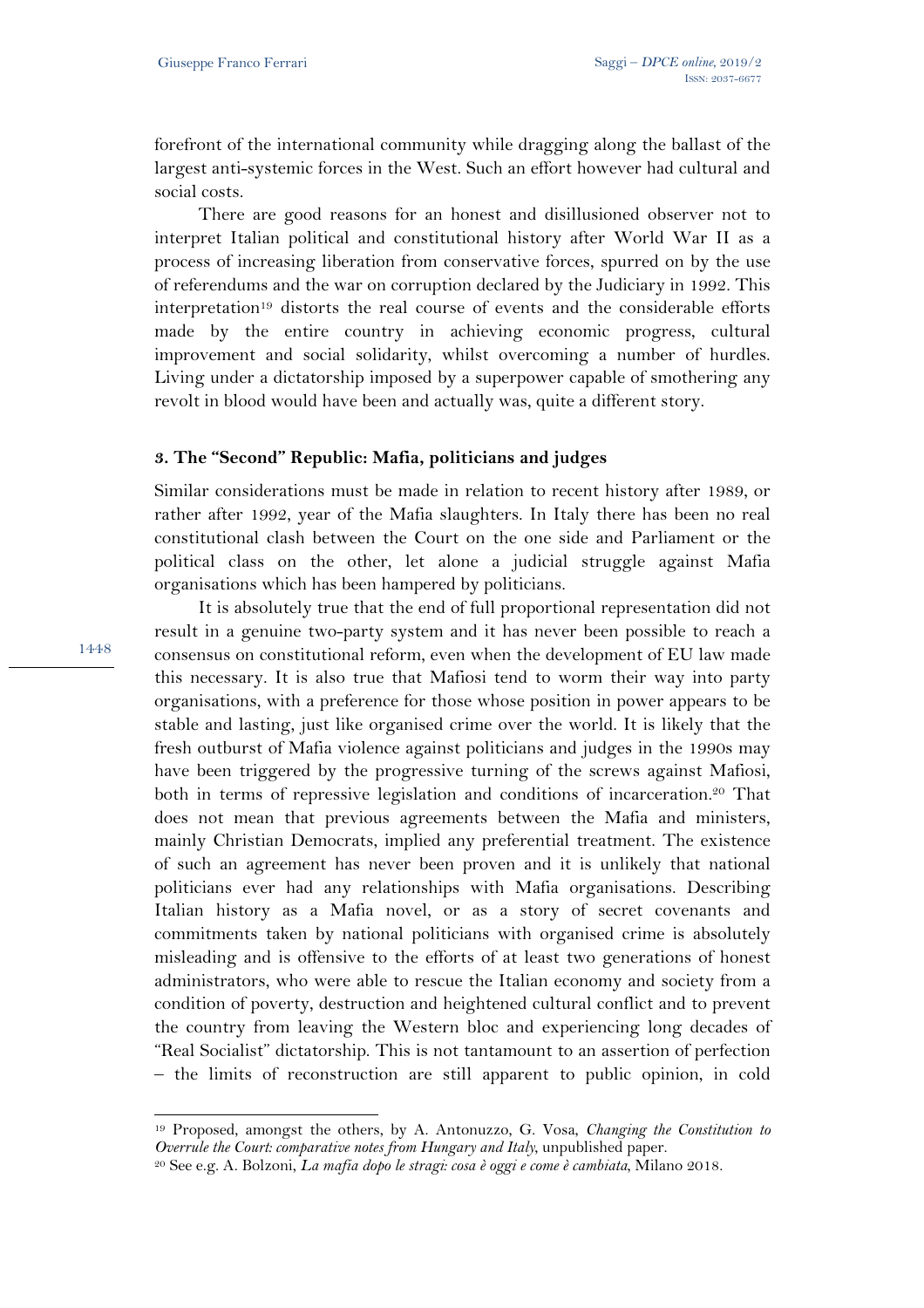$\overline{a}$ 

economic figures and even more so in cultural and social terms. The incomplete eradication of organised crime is definitely one of the main shortcomings of the tumultuous yet contradictory post-war development. However, such drawbacks have their roots deep inside the national character and have nothing to do with any supposed inclination of the majority parties to protect the Mafia or other criminal organisations or to do deals with them. The truth is that the unitary state launched a campaign of harsh repression in the South immediately after 1861 deploying considerable military forces and Fascist governments widely resorted to illiberal police measures, although it was never possible to eradicate the Mafia entirely.

However, there is no doubt that the Judiciary has consistently occupied the political sphere, which has been abandoned by the political class due to its limited capacity or quality.

Despite the constitutional principle of mandatory criminal prosecution (Article 112), which is difficult to implement in practice due to the growing number of crimes, individual or local preferences have become increasingly relevant in deciding which cases deserve to be investigated or prosecuted and even appealed following an acquittal.<sup>21</sup>

Furthermore, judges and prosecutors have become ever more inclined to run for political and/or administrative office. The loss of legitimacy by the political class has persuaded the main political parties to run judges as candidates in order to reassure public opinion of the reliability of their candidates. No authorisation of the High Council of the Judiciary is necessary in order to run for political office. The current Justice Minister has suggested that formal legislation should be adopted. Many judges and prosecutors have been appointed to independent agencies in recent years and many others have worked as advisors to the Constitutional Court, the Office of the President of the Republic, the Houses of Parliament and ministries.

The High Council of the Judiciary has itself become highly politicised. Political segments or factions created inside the national association of magistrates (ANM) control its operation and it is now admitted that a number of important appointments may have been made on the basis of the political affiliation of the nominees.

The Judiciary has played a very aggressive role over the last twenty years also by intervening in disputes with enormous economic implications and has even interfered with legislative measures adopted or about to be adopted by the Government and Parliament.<sup>22</sup> Last but not least, both the ANM and individual magistrates often make public statements concerning applicable or even proposed legislation not only from a legal but also a political standpoint. Perhaps they are simply looking for the limelight.

<sup>&</sup>lt;sup>21</sup> See e.g. G.F. Ferrari, *Judicial Independence in Italy*, in S. Shetreet, W. McCormack, *The Culture of Judicial Independence in a Globalised World*, Leiden, 2016, 61 ff.

<sup>&</sup>lt;sup>22</sup> The best example is the Ilva case in Taranto: see G.F. Ferrari, *Italian Perspectives on the Judiciary,* forthcoming *in Journal of International and Comparative Law*, 2017.